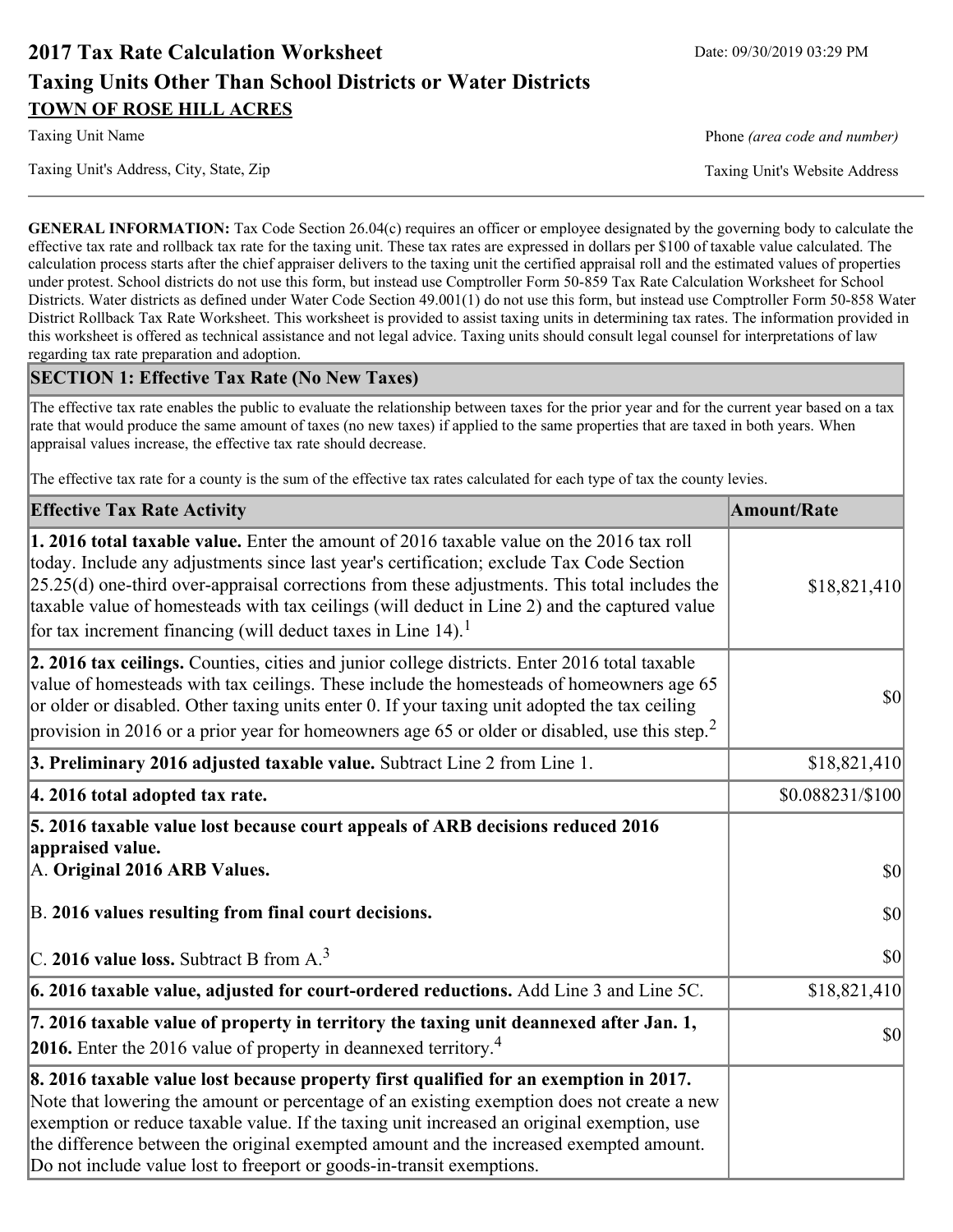| A. Absolute exemptions. Use 2016 market value:                                                                                                                                                                                                                                                                                                                                                                         | 30           |
|------------------------------------------------------------------------------------------------------------------------------------------------------------------------------------------------------------------------------------------------------------------------------------------------------------------------------------------------------------------------------------------------------------------------|--------------|
| B. Partial exemptions. 2017 exemption amount or 2017 percentage exemption times 2016<br>value:                                                                                                                                                                                                                                                                                                                         | 30           |
| C. Value loss. Add A and $B^5$ .                                                                                                                                                                                                                                                                                                                                                                                       | $ 10\rangle$ |
| 9. 2016 taxable value lost because property first qualified for agricultural appraisal (1-<br>d or 1-d-1), timber appraisal, recreational/scenic appraisal or public access airport<br>special appraisal in 2017. Use only properties that qualified in 2017 for the first time; do<br>not use properties that qualified in 2016.                                                                                      |              |
| A. 2016 market value:                                                                                                                                                                                                                                                                                                                                                                                                  | $ 10\rangle$ |
| B. 2017 productivity or special appraised value:                                                                                                                                                                                                                                                                                                                                                                       | \$0          |
| C. Value loss. Subtract B from $A6$                                                                                                                                                                                                                                                                                                                                                                                    | \$0          |
| 10. Total adjustments for lost value. Add lines 7, 8C and 9C.                                                                                                                                                                                                                                                                                                                                                          | \$0          |
| 11. 2016 adjusted taxable value. Subtract Line 10 from Line 6.                                                                                                                                                                                                                                                                                                                                                         | \$18,821,410 |
| 12. Adjusted 2016 taxes. Multiply Line 4 by Line 11 and divide by \$100.                                                                                                                                                                                                                                                                                                                                               | \$16,606     |
| 13. Taxes refunded for years preceding tax year 2016. Enter the amount of taxes refunded<br>by the taxing unit for tax years preceding tax year 2016. Types of refunds include court<br>decisions, Tax Code Section 25.25(b) and (c) corrections and Tax Code Section 31.11<br>payment errors. Do not include refunds for tax year 2016. This line applies only to tax years<br>preceding tax year $2016$ <sup>7</sup> | \$0          |
| 14. Taxes in tax increment financing (TIF) for tax year 2016. Enter the amount of taxes<br>paid into the tax increment fund for a reinvestment zone as agreed by the taxing unit. If the<br>taxing unit has no 2017 captured appraised value in Line 16D, enter $0.8$                                                                                                                                                  | \$0          |
| 15. Adjusted 2016 taxes with refunds and TIF adjustment. Add Lines 12 and 13, subtract<br>Line $149$                                                                                                                                                                                                                                                                                                                   | \$16,606     |
| 16. Total 2017 taxable value on the 2017 certified appraisal roll today. This value<br>includes only certified values and includes the total taxable value of homesteads with tax<br>ceilings (will deduct in Line 18). These homesteads include homeowners age 65 or older or<br>disabled. $10$                                                                                                                       |              |
| A. Certified values:                                                                                                                                                                                                                                                                                                                                                                                                   | \$18,978,637 |
| B. Counties: Include railroad rolling stock values certified by the Comptroller's office:                                                                                                                                                                                                                                                                                                                              | \$0          |
| $ C$ . Pollution control and energy storage system exemption : Deduct the value of property<br>exempted for the current tax year for the first time as pollution control or energy storage<br>system property:                                                                                                                                                                                                         | \$0          |
| <b>D. Tax increment financing:</b> Deduct the 2017 captured appraised value of property taxable<br>by a taxing unit in a tax increment financing zone for which the 2017 taxes will be deposited<br>into the tax increment fund. Do not include any new property value that will be included in                                                                                                                        | \$0          |
| Line 21 below. <sup>11</sup>                                                                                                                                                                                                                                                                                                                                                                                           | \$18,978,637 |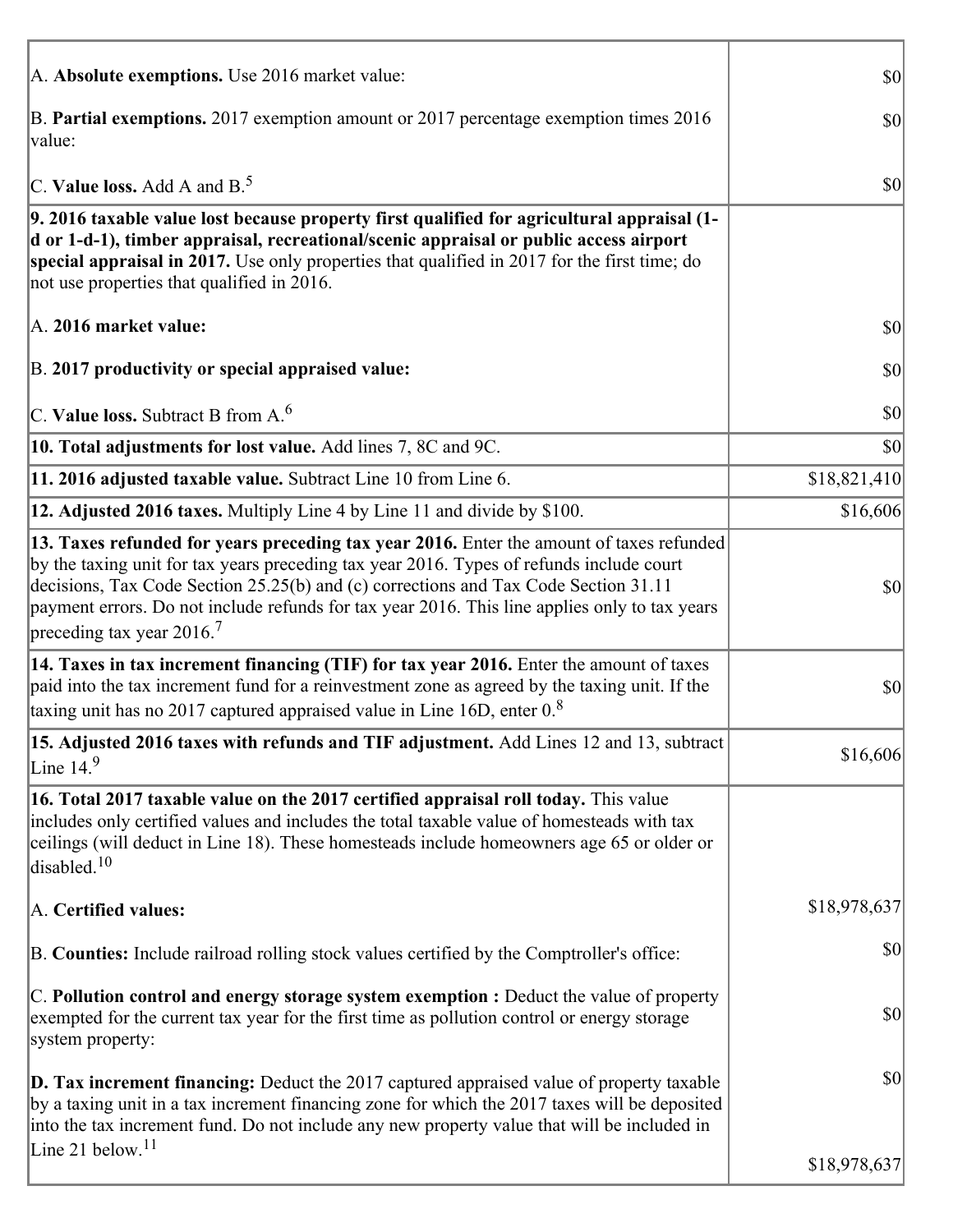| E. Total 2017 value. Add A and B, then subtract C and D.                                                                                                                                                                                                                                                                                                                                                                                                                                                                                                                                                                                                                                                                 |                  |
|--------------------------------------------------------------------------------------------------------------------------------------------------------------------------------------------------------------------------------------------------------------------------------------------------------------------------------------------------------------------------------------------------------------------------------------------------------------------------------------------------------------------------------------------------------------------------------------------------------------------------------------------------------------------------------------------------------------------------|------------------|
| $ 17$ . Total value of properties under protest or not included on certified appraisal roll. <sup>12</sup>                                                                                                                                                                                                                                                                                                                                                                                                                                                                                                                                                                                                               |                  |
| A. 2017 taxable value of properties under protest. The chief appraiser certifies a list of<br>properties still under ARB protest. The list shows the appraisal district's value and the<br>taxpayer's claimed value, if any, or an estimate of the value if the taxpayer wins. For each of<br>the properties under protest, use the lowest of these values. Enter the total value. <sup>13</sup>                                                                                                                                                                                                                                                                                                                         | \$0              |
| B. 2017 value of properties not under protest or included on certified appraisal roll.<br>The chief appraiser gives taxing units a list of those taxable properties that the chief<br>appraiser knows about, but are not included in the appraisal roll certification. These<br>properties also are not on the list of properties that are still under protest. On this list of<br>properties, the chief appraiser includes the market value, appraised value and exemptions for<br>the preceding year and a reasonable estimate of the market value, appraised value and<br>exemptions for the current year. Use the lower market, appraised or taxable value (as<br>appropriate). Enter the total value. <sup>14</sup> | <b>\$0</b>       |
| C. Total value under protest or not certified: Add A and B.                                                                                                                                                                                                                                                                                                                                                                                                                                                                                                                                                                                                                                                              | $ 10\rangle$     |
| 18. 2017 tax ceilings. Counties, cities and junior colleges enter 2017 total taxable value of<br>homesteads with tax ceilings. These include the homesteads of homeowners age 65 or older<br>or disabled. Other taxing units enter 0. If your taxing units adopted the tax ceiling provision<br>$\vert$ in 2016 or a prior year for homeowners age 65 or older or disabled, use this step. <sup>15</sup>                                                                                                                                                                                                                                                                                                                 | \$0              |
| 19. 2017 total taxable value. Add Lines 16E and 17C. Subtract Line 18.                                                                                                                                                                                                                                                                                                                                                                                                                                                                                                                                                                                                                                                   | \$18,978,637     |
| 20. Total 2017 taxable value of properties in territory annexed after Jan. 1, 2016.<br>Include both real and personal property. Enter the 2017 value of property in territory<br>$\text{lanned}$ . <sup>16</sup>                                                                                                                                                                                                                                                                                                                                                                                                                                                                                                         | $ 10\rangle$     |
| 21. Total 2017 taxable value of new improvements and new personal property located<br>in new improvements. New means the item was not on the appraisal roll in 2016. An<br>improvement is a building, structure, fixture or fence erected on or affixed to land. New<br>additions to existing improvements may be included if the appraised value can be<br>determined. New personal property in a new improvement must have been brought into the<br>taxing unit after Jan. 1, 2016, and be located in a new improvement. New improvements do<br>include property on which a tax abatement agreement has expired for $2017$ . <sup>17</sup>                                                                             | \$89,010         |
| 22. Total adjustments to the 2017 taxable value. Add Lines 20 and 21.                                                                                                                                                                                                                                                                                                                                                                                                                                                                                                                                                                                                                                                    | \$89,010         |
| 23. 2017 adjusted taxable value. Subtract Line 22 from Line 19.                                                                                                                                                                                                                                                                                                                                                                                                                                                                                                                                                                                                                                                          | \$18,889,627     |
| 24. 2017 effective tax rate. Divide Line 15 by Line 23 and multiply by $$100$ . <sup>18</sup>                                                                                                                                                                                                                                                                                                                                                                                                                                                                                                                                                                                                                            | \$0.087910/\$100 |
| <b>25. COUNTIES ONLY.</b> Add together the effective tax rates for each type of tax the county<br>levies. The total is the 2017 county effective tax rate. <sup>19</sup>                                                                                                                                                                                                                                                                                                                                                                                                                                                                                                                                                 |                  |

- <sup>2</sup>Tex. Tax Code Section 26.012(14)
- <sup>1</sup>Tex. Tax Code Section 26.012(14) <sup>9</sup>Tex. Tax Code Section 26.012(13) <sup>9</sup>Tex. Tax Code Section 26.012
	-
- <sup>3</sup>Tex. Tax Code Section 26.012(13) <sup>11</sup>Tex. Tax Code Section 26.03(c) <sup>4</sup>Tex. Tax Code Section 26.01(c) and <sup>12</sup>Tex. Tax Code Section 26.01(c) and <sup>12</sup>Tex. Tax Code Section 26.01(c) and <sup>12</sup>Tex. Tax Code Section 26.01(c)
	- <sup>12</sup>Tex. Tax Code Section 26.01(c) and (d)
- 
- <sup>5</sup>Tex. Tax Code Section 26.012(15) <sup>13</sup>Tex. Tax Code Section 26.01(c) <sup>6</sup>Tex. Tax Code Section 26.01(d) <sup>6</sup>Tex. Tax Code Section 26.012(15) <sup>14</sup>Tex. Tax Code Section 26.01(d)<sup>7</sup>Tex. Tax Code Section 26.012(6)
- $7$ Tex. Tax Code Section 26.012(13)
- 
- 
- ${}^{8}$ Tex. Tax Code Section 26.03(c)  ${}^{16}$ Tex. Tax Code Section 26.012(17)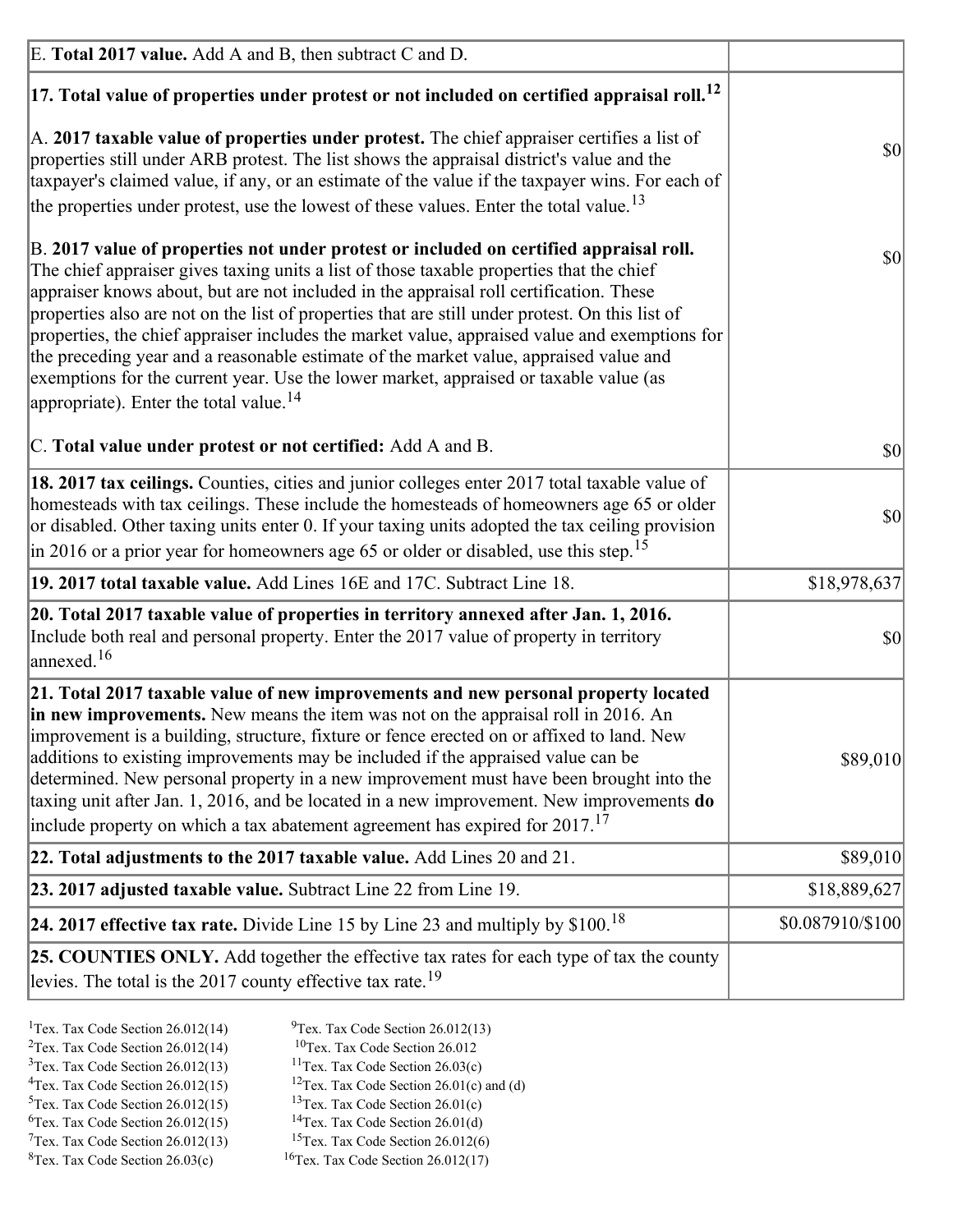## **SECTION 2: Rollback Tax Rate**

The rollback tax rate is split into two separate rates:

- 1. **Maintenance and Operations (M&O):** The M&O portion is the tax rate that is needed to raise the same amount of taxes that the taxing unit levied in the prior year plus eight percent. This rate accounts for such things as salaries, utilities and day-to-day operations.
- 2. **Debt:** The debt tax rate includes the debt service necessary to pay the taxing unit's debt payments in the coming year. This rate accounts for principal and interest on bonds and other debt secured by property tax revenue.

The rollback tax rate for a county is the sum of the rollback tax rates calculated for each type of tax the county levies. In most cases the rollback tax rate exceeds the effective tax rate, but occasionally decreases in a taxing unit's debt service will cause the effective tax rate to be higher than the rollback tax rate.

| <b>Rollback Tax Rate Activity</b>                                                                                                                                                                                                                                                                                                                                                                                                                                                                                                                                                                                                                                       | <b>Amount/Rate</b> |
|-------------------------------------------------------------------------------------------------------------------------------------------------------------------------------------------------------------------------------------------------------------------------------------------------------------------------------------------------------------------------------------------------------------------------------------------------------------------------------------------------------------------------------------------------------------------------------------------------------------------------------------------------------------------------|--------------------|
| 26. 2016 maintenance and operations (M&O) tax rate.                                                                                                                                                                                                                                                                                                                                                                                                                                                                                                                                                                                                                     | \$0.088231/\$100   |
| $ 27.2016$ adjusted taxable value. Enter the amount from Line 11.                                                                                                                                                                                                                                                                                                                                                                                                                                                                                                                                                                                                       | \$18,821,410       |
| 28. 2016 M&O taxes.                                                                                                                                                                                                                                                                                                                                                                                                                                                                                                                                                                                                                                                     |                    |
|                                                                                                                                                                                                                                                                                                                                                                                                                                                                                                                                                                                                                                                                         |                    |
| A. Multiply Line 26 by Line 27 and divide by \$100.                                                                                                                                                                                                                                                                                                                                                                                                                                                                                                                                                                                                                     | \$16,606           |
| B. Cities, counties and hospital districts with additional sales tax: Amount of additional<br>sales tax collected and spent on M&O expenses in 2016. Enter amount from full year's sales<br>tax revenue spent for M&O in 2016 fiscal year, if any. Other taxing units enter 0. Counties<br>exclude any amount that was spent for economic development grants from the amount of<br>sales tax spent.                                                                                                                                                                                                                                                                     | $ 10\rangle$       |
| C. Counties: Enter the amount for the state criminal justice mandate. If second or later year,<br>the amount is for increased cost above last year's amount. Other taxing units enter 0.                                                                                                                                                                                                                                                                                                                                                                                                                                                                                | \$0                |
| D. Transferring function: If discontinuing all of a department, function or activity and<br>transferring it to another taxing unit by written contract, enter the amount spent by the taxing<br>unit discontinuing the function in the 12 months preceding the month of this calculation. If<br>the taxing unit did not operate this function for this 12-month period, use the amount spent<br>in the last full fiscal year in which the taxing unit operated the function. The taxing unit<br>discontinuing the function will subtract this amount in H below. The taxing unit receiving<br>the function will add this amount in H below. Other taxing units enter 0. | \$0                |
| E. Taxes refunded for years preceding tax year 2016: Enter the amount of M&O taxes<br>refunded in the preceding year for taxes before that year. Types of refunds include court<br>decisions, Tax Code Section 25.25(b) and (c) corrections and Tax Code Section 31.11<br>payment errors. Do not include refunds for tax year 2016. This line applies only to tax years<br>preceding tax year 2016.                                                                                                                                                                                                                                                                     | \$0                |
| F. Enhanced indigent health care expenditures: Enter the increased amount for the<br>current year's enhanced indigent health care expenditures above the preceding tax year's<br>enhanced indigent health care expenditures, less any state assistance.                                                                                                                                                                                                                                                                                                                                                                                                                 | $ 10\rangle$       |
| G. Taxes in TIF: Enter the amount of taxes paid into the tax increment fund for a<br>reinvestment zone as agreed by the taxing unit. If the taxing unit has no 2017 captured<br>appraised value in Line 16D, enter 0.                                                                                                                                                                                                                                                                                                                                                                                                                                                   | $ 10\rangle$       |
| <b>H. Adjusted M&amp;O Taxes.</b> Add A, B, C, E and F. For taxing unit with D, subtract if<br>discontinuing function and add if receiving function. Subtract G.                                                                                                                                                                                                                                                                                                                                                                                                                                                                                                        | \$16,606           |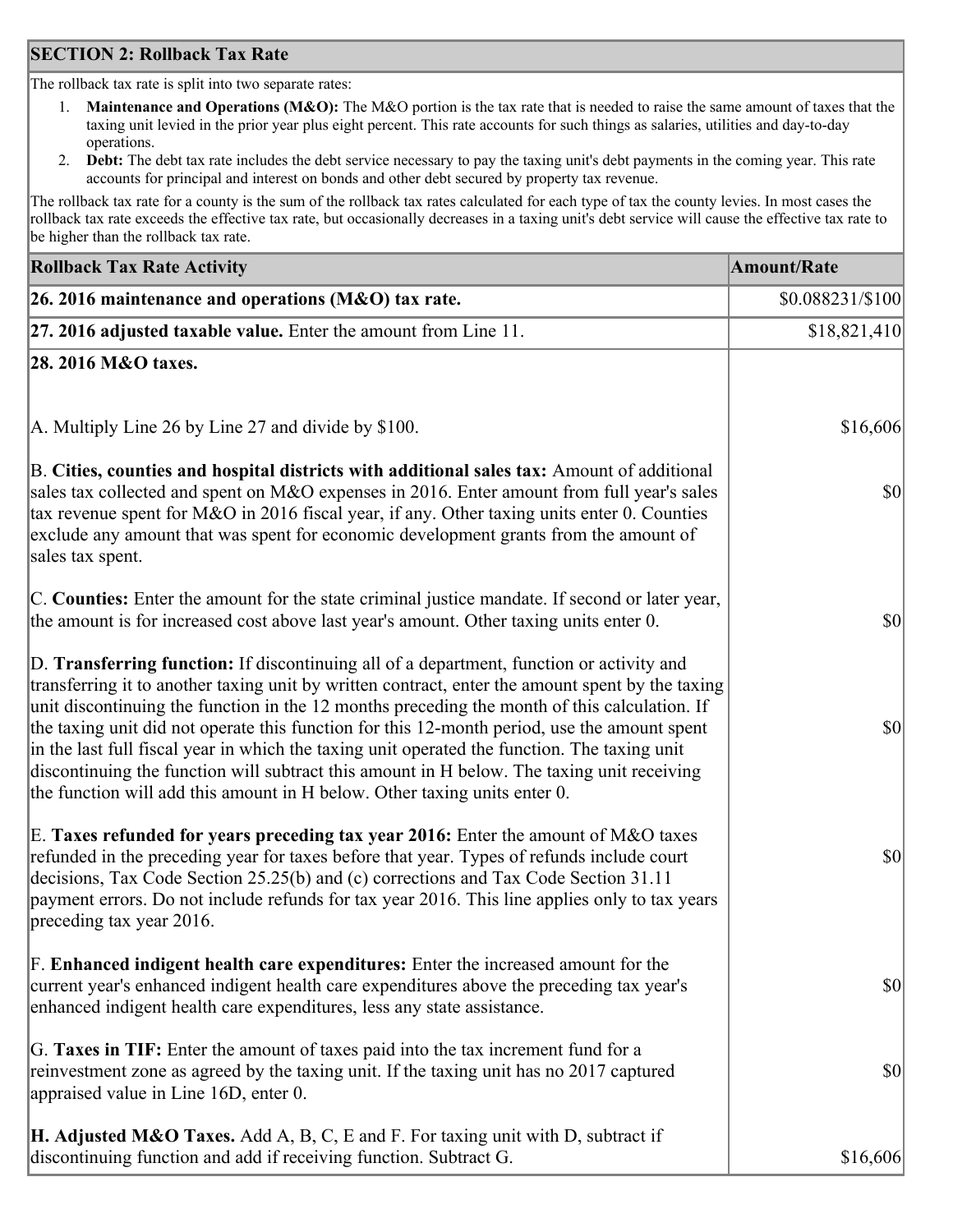| 29. 2017 adjusted taxable value. Enter Line 23 from the Effective Tax Rate Worksheet.                                                                                                                                                                                                                                                                                                          | \$18,889,627                 |
|------------------------------------------------------------------------------------------------------------------------------------------------------------------------------------------------------------------------------------------------------------------------------------------------------------------------------------------------------------------------------------------------|------------------------------|
| 30. 2017 effective maintenance and operations rate. Divide Line 28H by Line 29 and<br>multiply by \$100.                                                                                                                                                                                                                                                                                       | \$0.087910/\$100             |
| $31.2017$ rollback maintenance and operation rate. Multiply Line 30 by 1.08.                                                                                                                                                                                                                                                                                                                   | \$0.094942/\$100             |
| 32. Total 2017 debt to be paid with property taxes and additional sales tax revenue.<br>Debt means the interest and principal that will be paid on debts that:<br>$(1)$ are paid by property taxes,<br>$(2)$ are secured by property taxes,<br>$(3)$ are scheduled for payment over a period longer than one year and<br>$(4)$ are not classified in the taxing unit's budget as M&O expenses. |                              |
| A. Debt also includes contractual payments to other taxing units that have incurred debts on<br>behalf of this taxing unit, if those debts meet the four conditions above. Include only<br>amounts that will be paid from property tax revenue. Do not include appraisal district budget<br>payments. Enter debt amount.                                                                       | $ 10\rangle$                 |
| B. Subtract unencumbered fund amount used to reduce total debt.                                                                                                                                                                                                                                                                                                                                | \$0                          |
| C. Subtract amount paid from other resources.                                                                                                                                                                                                                                                                                                                                                  |                              |
| D. Adjusted debt. Subtract B and C from A.                                                                                                                                                                                                                                                                                                                                                     | $ 10\rangle$<br>$ 10\rangle$ |
| 33. Certified 2016 excess debt collections. Enter the amount certified by the collector.                                                                                                                                                                                                                                                                                                       | $ 10\rangle$                 |
| 34. Adjusted 2017 debt. Subtract Line 33 from Line 32D.                                                                                                                                                                                                                                                                                                                                        | \$0                          |
| 35. Certified 2017 anticipated collection rate. Enter the rate certified by the collector. If<br>the rate is 100 percent or greater, enter 100 percent.                                                                                                                                                                                                                                        | 100.00%                      |
| 36. 2017 debt adjusted for collections. Divide Line 34 by Line 35                                                                                                                                                                                                                                                                                                                              | $ 10\rangle$                 |
| 37. 2017 total taxable value. Enter the amount on Line 19.                                                                                                                                                                                                                                                                                                                                     | \$18,978,637                 |
| <b>38. 2017 debt tax rate.</b> Divide Line 36 by Line 37 and multiply by \$100.                                                                                                                                                                                                                                                                                                                | \$0/\$100                    |
| <b>39. 2017 rollback tax rate.</b> Add Lines 31 and 38.                                                                                                                                                                                                                                                                                                                                        | \$0.094942/\$100             |
| 40. COUNTIES ONLY. Add together the rollback tax rates for each type of tax the county<br>levies. The total is the 2017 county rollback tax rate.                                                                                                                                                                                                                                              |                              |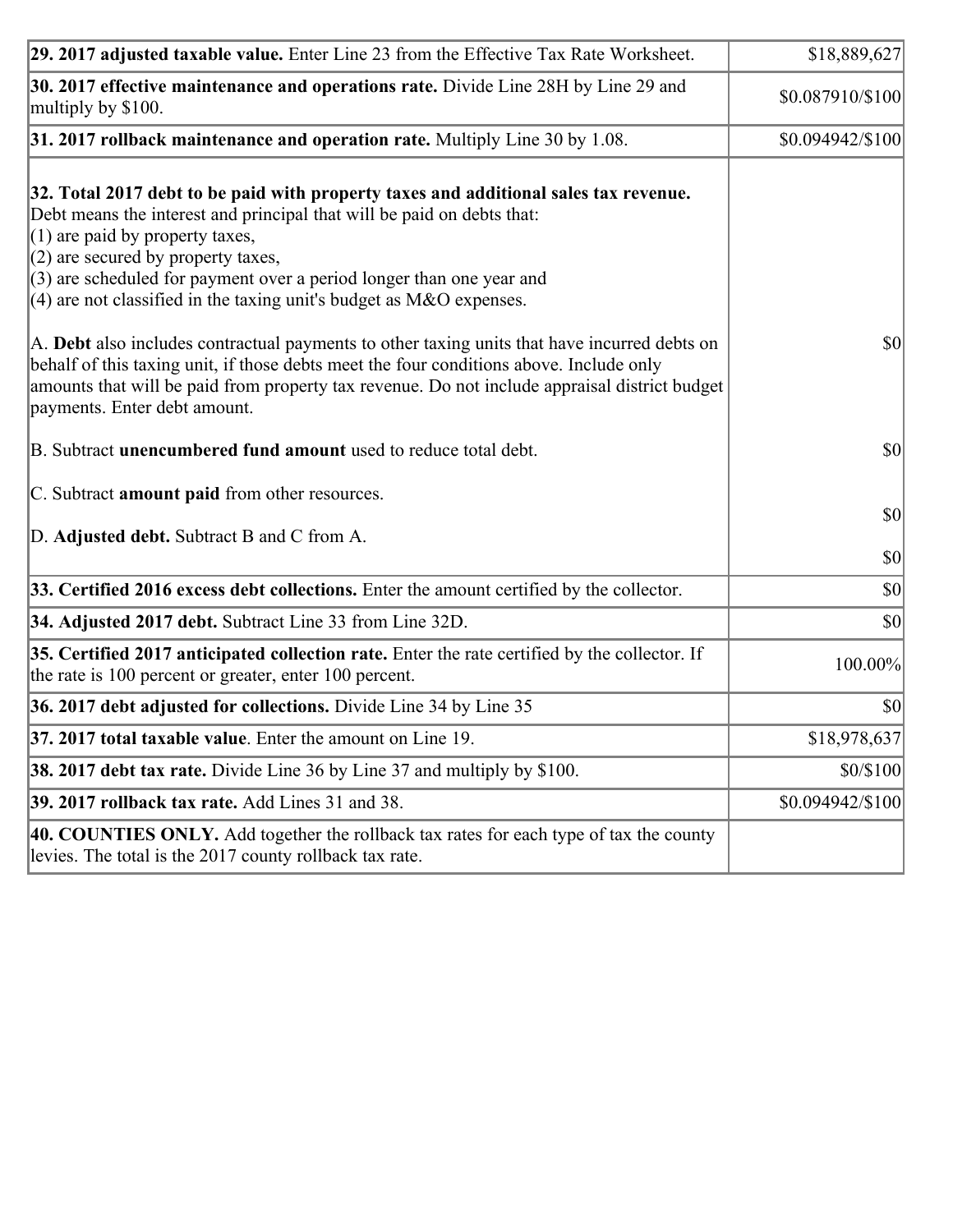## **SECTION 3: Additional Sales Tax to Reduce Property Taxes**

Cities, counties and hospital districts may levy a sales tax specifically to reduce property taxes. Local voters by election must approve imposing or abolishing the additional sales tax. If approved, the taxing unit must reduce its effective and rollback tax rates to offset the expected sales tax revenue.

This section should only be completed by a county, city or hospital district that is required to adjust its effective tax rate and/or rollback tax rate because it adopted the additional sales tax.

| <b>Activity</b>                                                                                                                                                                                                                                                                                                                                                                                                 | <b>Amount/Rate</b> |
|-----------------------------------------------------------------------------------------------------------------------------------------------------------------------------------------------------------------------------------------------------------------------------------------------------------------------------------------------------------------------------------------------------------------|--------------------|
| 41. Taxable Sales. For taxing units that adopted the sales tax in November 2016 or May<br>$[2017]$ , enter the Comptroller's estimate of taxable sales for the previous four quarters. <sup>20</sup><br>Taxing units that adopted the sales tax before November 2016, skip this line.                                                                                                                           | $\vert$ so $\vert$ |
| 42. Estimated sales tax revenue. Counties exclude any amount that is or will be spent for<br>economic development grants from the amount of estimated sales tax revenue. <sup>21</sup><br>Taxing units that adopted the sales tax in November 2016 or in May 2017.<br>Multiply the amount on Line 41 by the sales tax rate (.01, .005 or .0025, as applicable) and<br>multiply the result by .95. <sup>22</sup> | \$0                |
| - or -                                                                                                                                                                                                                                                                                                                                                                                                          |                    |
| Taxing units that adopted the sales tax before November 2016.<br>Enter the sales tax revenue for the previous four quarters. Do not multiply by .95.                                                                                                                                                                                                                                                            |                    |
| 43. 2017 total taxable value. Enter the amount from Line 37 of the Rollback Tax Rate<br>Worksheet.                                                                                                                                                                                                                                                                                                              | \$18,978,637       |
| 44. Sales tax adjustment rate. Divide Line 42 by Line 43 and multiply by $$100$ .                                                                                                                                                                                                                                                                                                                               | \$0/\$100          |
| 45. 2017 effective tax rate, unadjusted for sales tax. <sup>23</sup> Enter the rate from Line 24 or 25,<br>as applicable, on the Effective Tax Rate Worksheet.                                                                                                                                                                                                                                                  | \$0.087910/\$100   |
| 46. 2017 effective tax rate, adjusted for sales tax.<br>Taxing units that adopted the sales tax in November 2016 or in May 2017.<br>Subtract Line 44 from Line 45. Skip to Line 47 if you adopted the additional sales tax before<br>November 2016.                                                                                                                                                             | \$0.087910/\$100   |
| 47. 2017 rollback tax rate, unadjusted for sales tax. <sup>24</sup> Enter the rate from Line 39 or 40,<br>as applicable, of the Rollback Tax Rate Worksheet.                                                                                                                                                                                                                                                    | \$0.094942/\$100   |
| $ 48.2017$ rollback tax rate, adjusted for sales tax. Subtract Line 44 from Line 47.                                                                                                                                                                                                                                                                                                                            | \$0.094942/\$100   |

<sup>17</sup>Tex. Tax Code Section 26.012(17)

<sup>18</sup>Tex. Tax Code Section 26.04(c)

<sup>19</sup>Tex. Tax Code Section 26.04(d)

<sup>20</sup>Tex. Tax Code Section 26.041(d)

- $21$ Tex. Tax Code Section 26.041(i)
- <sup>22</sup>Tex. Tax Code Section 26.041(d)
- <sup>23</sup>Tex. Tax Code Section  $26.04(c)$

<sup>24</sup>Tex. Tax Code Section  $26.04(c)$